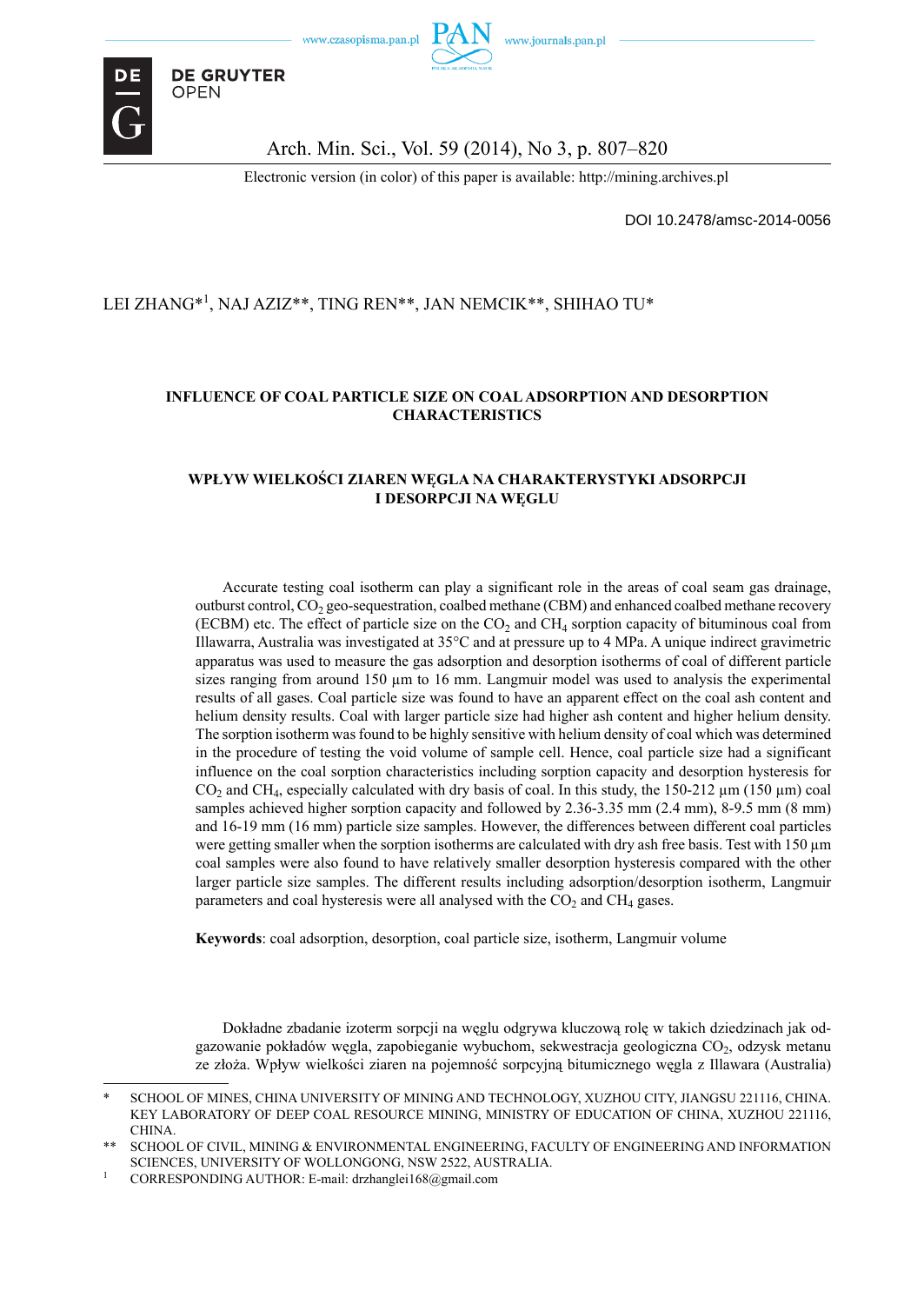

względem CO<sub>2</sub> i CH<sub>4</sub> zbadano w temperaturze 35°C przy ciśnieniu do 4 MPa. Wykorzystano oryginalną aparaturę do badań grawimetrycznych do zmierzenia izoterm adsorpcji i desorpcji na węglu w którym rozmiar ziaren wahał się od 150 μm do 16 mm. Analizę wyników doświadczalnych dla wszystkich gazów przeprowadzono w oparciu o model Langmuira. Stwierdzono, że rozmiary ziaren węglowych w znacznym stopniu warunkują zawartość popiołu i gęstość helową. Węgiel grubiej uziarniony charakteryzował się wyższą zawartością popiołu i większą gęstością helową. Wykazano, że izoterma sorpcji wykazuje wysoką wrażliwość na zmiany gęstości helowej, co stwierdzono na podstawie badania martwej przestrzeni ampułki w której umieszczono próbkę. Wnioskować stąd można, że rozmiar ziaren węgla w dużym stopniu wpływa na charakterystyki sorpcyjne węgla, w tym także na chłonność sorpcyjną i histerezy desorpcji dla CO<sub>2</sub> i CH<sub>4</sub>, zwłaszcza w badaniach na węglu suchym. W trakcie badań próbki węgla z ziarnami o wymiarach 150-212 μm (150 μm) wykazywały wyższą chłonność sorpcyjną, w dalszej kolejności plasowały się próbki o wymiarach ziaren: 2.36-3.35 mm (2.4 mm), 8-9.5 mm (8 mm) i 16-19 (16 mm). Jednakże

różnice pomiędzy różnymi ziarnami węgla stawały się mniej wyraźne gdy izotermy sorpcji obliczane były w odniesieniu do próbki suchej, pozbawionej popiołu. Badania próbek o wymiarach ziaren 150 μm wykazały, że w ich przypadku histereza desorpcji jest stosunkowo mniejsza w porównaniu z próbkami gruboziarnistymi. Wszystkie wyniki: izotermy adsorpcji i desorpcji, parametry Langmuira oraz histerezy węgla badano przy użyciu dwóch gazów: CO<sub>2</sub> i CH<sub>4</sub>.

**Słowa kluczowe:** adsorpcja i desorpcja na węglu, wymiary ziaren węgla, izoterma, objętość Langmuira

### **1. Introduction**

Better understanding the coal relationship with gas sorption capacity, gas content, gas pressure can play a significant role in the various areas of coal mining industry and coalbed methane (CBM) industry (Gamson & Beamish, 1992; Aziz & Li, 1999; Black, 2012; Vlastimil et al., 2013). Experimental results can still vary widely although sorption isotherm experiments have been used for many years to estimate the storage capacity of methane and other gases of the coal matrix. The most significant causes of errors are believed to the use of gas composition and coal moisture content that are not representative of the *in situ* conditions, oxidation of the coal, and the use of crushed samples (Mavor et al., 1992). In their test, Mavor et al. (1992) suggested the grain size of coal used in adsorption testing affected the measured gas storage capacity with the adsorption capacity of coal samples 25 mm long and 38 mm in diameter having a greater adsorption capacity than crushed samples, which indicated a possible reason why they observed canister desorption derived estimates of gas content that were greater than sorption isotherm storage capacity estimates obtained with methane on crushed samples.

Result reported by Yalcin and Durucan (1991), the tests of effect of coal particle size on methane adsorption is carried with three different coal particle size, 500-707 μm, 149-250 μm and 88-125 μm. And for each size range, adsorption experiment were carried out for three samples at five different pressures and the average volume of methane adsorbed was calculated for each pressure and a mean adsorption isotherm was plotted. The results showed that the size of the coal sample does not affect the methane adsorption capacity of coal if the sample can be fully penetrated by methane and fully equilibrated. However, according to the three mean isotherms, the larger particle size of 500-707 μm500-707 μm isotherm did apparently lie under the other two particle isotherms, the 149-250 μm and 88-125 μm isotherms were very close.

Gamson and Beamish (1992) reported that sorption testing using both small, solid (1 g) blocks and crushed  $(-250 \text{ µm})$  coal samples, they confirmed the that the crushed size fraction has a more rapid methane uptake and reaches equilibrium more quickly than their solid samples, the similar relationship was reported by Perkins and Cervik (1969). Gamson and Beamish (1992)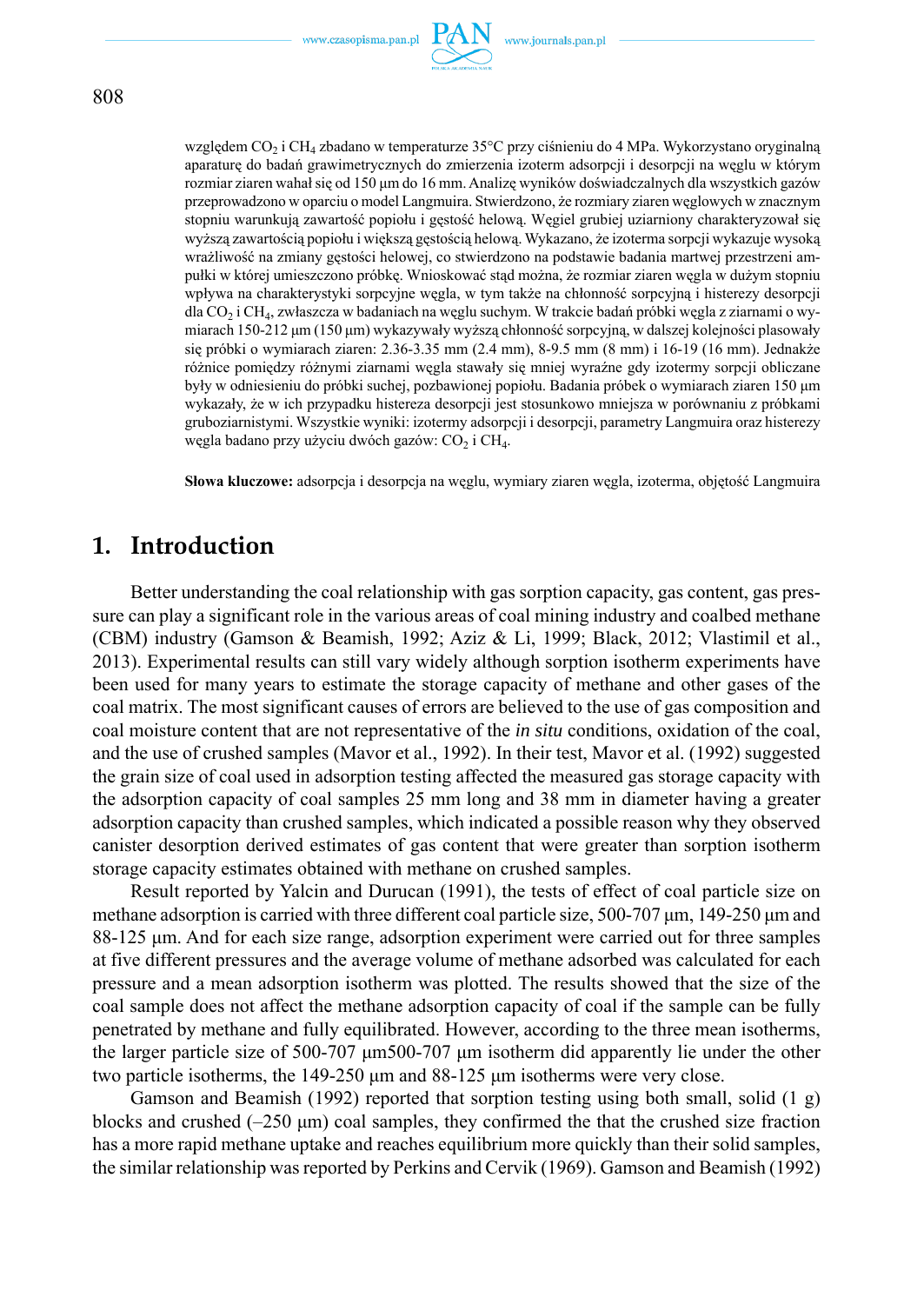indicated although this indicates that the higher uptake of methane observed in the crushed coal is more representative of the coals' maximum gas storage capacity, the rapid uptake of methane shown by the crushed size fraction, tells little about the time it takes for methane to flow through a solid coal i.e. the coals diffusivity.

Among all the researches and discussions, Black (2012) recently suggested that commercial laboratories prefer using coal of smaller particle size due to the reduced time required to achieve saturation. A potential issue associated with the use of finely ground coal samples in sorption testing is the risk of overstating the sorption capacity of the coal. Black (2012) examined that the two reasons where sorption capacity may be overstated are (i) loss of coal material during desorption/depressurisation resulting in reduced coal mass relative to the measured adsorbed gas volume, thereby overstating the adsorbed gas content, and (ii) the surface area of coal crushed to less than 212 μm is significantly greater than coal in its natural state allowing greater total gas adsorption than would be practically achieved by *in situ* coal. The relatively small coal sample mass used by commercial testing laboratories is also considered a risk to obtaining accurate results from sorption testing as the percentage error inherent in the measurement of the adsorbed gas volume will be greater than for larger sample sizes.

## **2. Experimental methods and procedures**

### **2.1. Sample preparation**

Coal samples tested in this experiment were collected from a longwall, panel (520) extracting from the Bulli Seam of the Sydney Basin, Australia. The coal samples used in the study consisted of the borehole cores as well as large coal lump samples freshly collected the development headings. The retrieved large coal samples were wrapped in plastic sheet and taken to the laboratory. Coal fragments were later crushed and sieved to obtain the appropriate particle sizes for the test. Coal fragments of 2.36-3.35 mm (2.4 mm), 8-9.5 mm (8 mm) and 16-19 mm (16 mm) particle size samples and coal powder, 150-212 μm (150 μm) were used in the study. The preliminary information about this type of coal was shown in Table 1 and Table 2, tested by Saghafi and Roberts (2008) from CSIRO.

TABLE 1

| <b>Sample</b><br>Code | Depth<br>m | <b>Moisture</b><br>$\frac{10}{6}$ | <b>Volatile</b><br>Matter $(\% )$ | Fixed<br>Carbon $(\%)$ | <b>Volatile Matter</b><br>$\frac{\%}{\text{daf}}$ | <b>Coal Density</b><br>(g/cm <sup>3</sup> ) |
|-----------------------|------------|-----------------------------------|-----------------------------------|------------------------|---------------------------------------------------|---------------------------------------------|
| 520                   | 450        | .                                 | 41.                               | 71.4                   | าว ว<br>د. د ۲                                    | 1.43                                        |

Coal density and proximate analysis

TABLE 2

| Sample<br>Code | Vitrinite                    | Maceral $(\% )$  |  |                        | Maceral (%, mineral free) |           |           |                |
|----------------|------------------------------|------------------|--|------------------------|---------------------------|-----------|-----------|----------------|
|                | Reflectance<br>$\frac{1}{2}$ | <b>Vitrinite</b> |  | Liptinite   Inertinite | Mineral                   | Vitrinite | Liptinite | l Inertinite l |
| 520            | .28                          | 41.6             |  | 55.3                   | 3.0                       | 42.9      | 0.1       | 57.0           |

Coal Petrography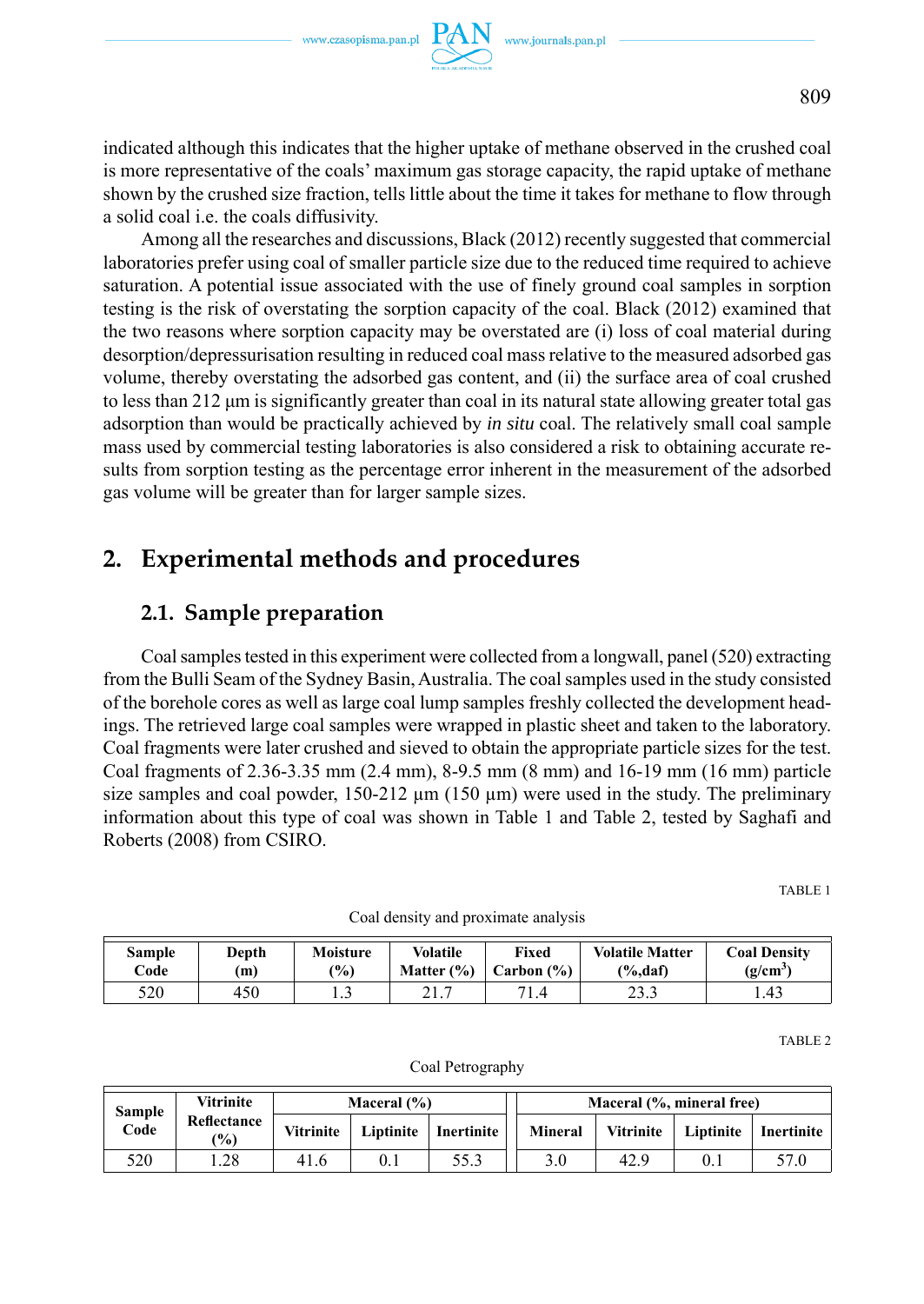

It is widely recognised that thermal drying of low rank coals can cause irreversible coal structure changes and these effects can be diminish with increasing rank and it has been reported that drying does not significantly change the structure of bituminous coals (Miknis et al., 1996). The bituminous coal from Bulli Seam of the Sydney Basin is suitable to carry the test to avoid the effects of structural change induced by drying, which may affect the isotherm results of this study.

Prior to sorption testing, the coal samples were dried in a desiccator containing water sorbing material. The desiccator was vacuumed to keep the coal from the air and prevent coal sample oxidation. The desiccator was then kept in a heated oven at 60°C. The coal sample moisture content was checked regularly to achieve a total dry condition (zero moisture content).

### **2.2. Sorption apparatus**

The gravimetric method with only sample cell, also referred to the indirect gravimetric method, was first reported by Lama and Bartosiewicz (1982), and later by Aziz and Li (1999) and Sereshki (2005). Fig. 1 shows the modified version of the apparatus currently being used in the gas laboratory, University of Wollongong. The new and more accurate sorption testing and calculation method regarding this apparatus were developed for this study recently.

In this apparatus, each cell known as "bomb", has its own pressure transducer connected to the data logger so that the sorption process and pressure changes in the bomb can be readily determined. These bombs are immersed in the automatic temperature-controlled water bath, which allows the tests of coal isotherm at different temperatures. Approximately 200 g of coal ranging from powder size to standard coal core size can be used in the test. A high accuracy balance is



Fig. 1. Schematic diagram of the gravimetric method with sample cells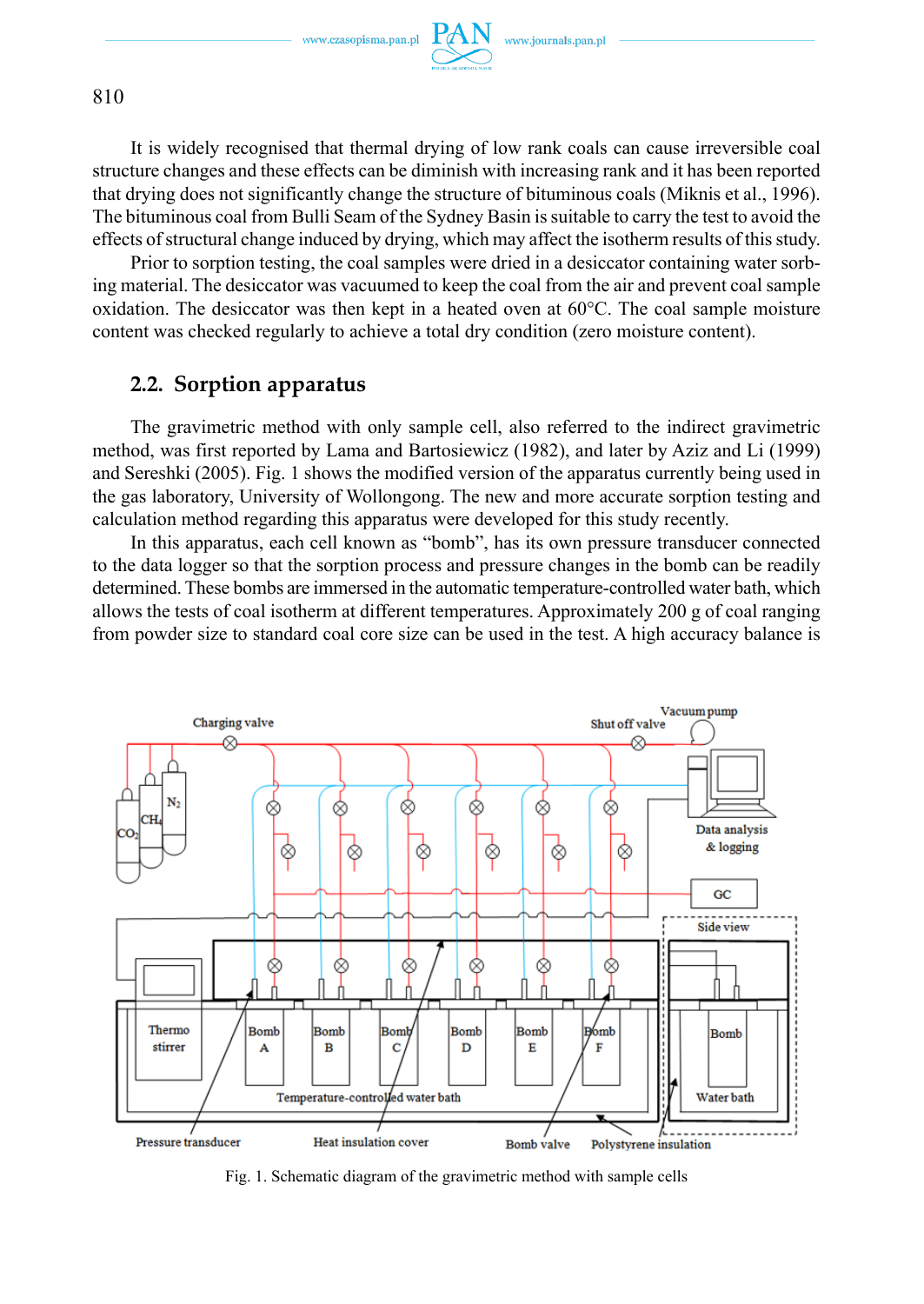

used to weigh the bomb weight. The equipment has recently been modified to accommodate increases in temperature up to 100°C. The addition of a heat isolation jacket outside the water bath as well as the insulation cover enabled the sample bombs to maintain the desired experimental temperature with an accuracy of 0.1°C.

# **2.3. Experiment procedure**

## **2.3.1. Sorption procedure and helium density measurement procedure**

- (1) Empty adsorption isotherm bomb is weighed;
- (2) Coal sample is prepared and subsequently charged in the bomb and weighed;
- (3) Bomb with coal sample is placed in the water bath and brought to desired test temperature;
- (4) Bomb is evacuated to make sure there is no air inside the bomb;
- (5) Helium is introduced into the bomb and allowed to equilibrate until the pressure becomes constant;
- (6) After equilibrium, the constant pressure is recorded and bomb is weighed again;
- (7) Repeat Steps 5 and 6, charging at different pressure steps of approximately 1, 2, 3, 4 MPa; this data is used to calculate the free volume (void volume) of the bomb and consequently the helium density of the coal;
- (8) After determination of the void volume, the bomb is evacuated;
- (9) The test gas is introduced into the bomb and allowed to equilibrate until the pressure becomes constant;
- (10) After equilibrium, the constant pressure is recorded and bomb is weighed again;
- (11) Repeat steps 9 and 10 at different pressure steps to obtain final isotherm at approximate pressures of 0.5, 1, 2, 3, 4 MPa;
- (12) The isotherm results are calculated as adsorbed volume per mass of coal at normal temperature and pressure condition (NTP) which is 20°C and 1 atm (101.325kPa), the Australia standard condition.

### **2.3.2. Ash content test**

For each of the coal samples tested with the isotherm, the ash content test was carried out in accordance with the Australian Standard (AS 1038.3-1989). The only variation from this standard was that different particle size coal samples were directly used in the ash content test, instead that usually powder coal sample was used in the standard. The percentage of ash was calculated from the mass of residue remaining after incineration. For the larger particle size sample ash content test, the heating time at 815°C took longer to achieve the constant mass to ensure that the coal samples were totally incinerated. It should be noted that in this study all the residual material for each particle size tests which were not incinerated in the above condition could be treated as ash content.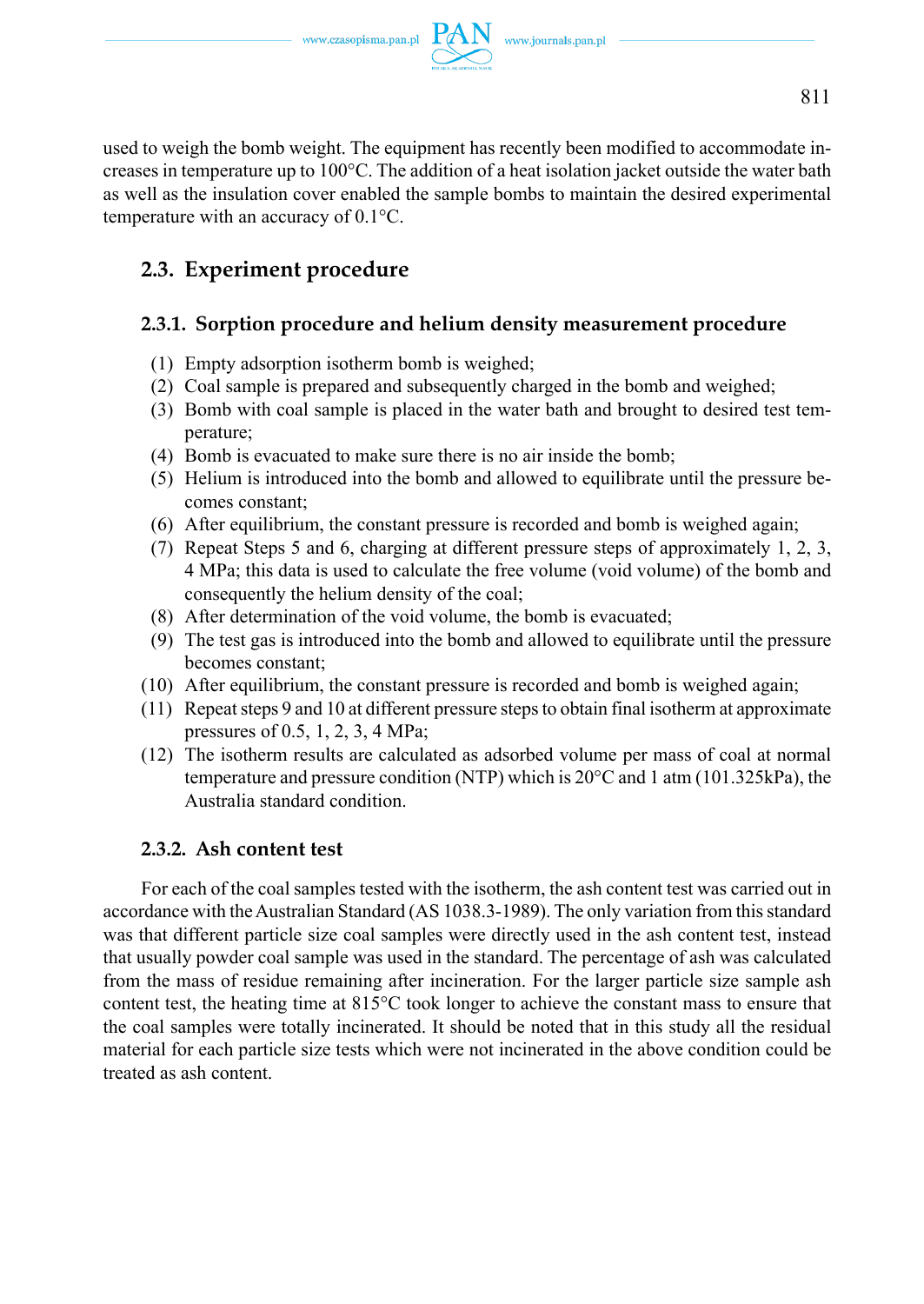### **2.4. Calculation method**

In the indirect gravimetric method, at each of the pressure steps, the total mass of gas in the bomb is directly weighed and the total gas in the bomb can be calculated by:

$$
n_{total} = \frac{M_{total}}{M_{gas}} \tag{1}
$$

where  $n_{total}$  is the total amount-of-substance of gas,  $M_{total}$  is the total gas weight in bomb and  $M_{gas}$ is the mole mass of gas. The amount-of-substance of gas in the void space can thus be calculated using the following SRK equation:

$$
PV_{void} = n_{void} Z_{SRK} RT
$$
 (2)

where  $n_{void}$  is the void volume of the bomb,  $V_{void}$  is the void volume, calculated with the helium expansion, *P* is the equilibrium gas pressure inside the bomb, which can be measured with the transducer, *T* is the experiment temperature, *R* is universal gas constant,  $Z_{SRK}$  is the compressibility factor of the tested gas calculated with *SRK* equation at the pressure *P* and temperature *T*. Using  $n_{total}$  and  $n_{void}$ , the Gibbs (Excess) amount of adsorbed gas can be calculated as:

$$
n_{adsorbed} = n_{total} - n_{void} \tag{3}
$$

The adsorption isotherm is expressed in terms of volume in standard condition, hence the adsorbed volume is:

$$
v_{adsorbed} = n_{adsorbed} V_m
$$
\n(4)

where  $V_{adsorbed}$  is the adsorbed volume of gas and  $V_m$  is the mole volume of gas at standard condition (NTP). For each of the pressure steps, the Gibbs adsorbed gas for the isotherm is calculated by dividing Gibbs *vadsorbed* by the mass of coal in the cell.

## **3. Results and discussions**

## **3.1. Coal particle size influence on coal ash content and helium density**

Before commencing the sorption isotherm experiments, the moisture content, ash content and helium tests for the different particle size coal samples were carried out to fully understand the basic parameters of tested coal samples. The moisture content of tested coal samples at different particle size was nearly zero to make sure the samples were totally dry. The ash content of coal was treated as a key parameter in the sorption experiment especially with different particle size samples and isotherms calculated on dry basis. This is confirmed by the results from Massarotto et al. (2010) who recommended measuring the ash content of the chosen particle size range to represent the original coal block. Fig. 2 and Fig. 3 show coal ash content test samples before and after incineration.

As shown in Fig. 4, ash content of coal samples increased with increasing coal particle size. The ash content was 27.0% for the 16 mm particle size while the ash content of the 150 μm was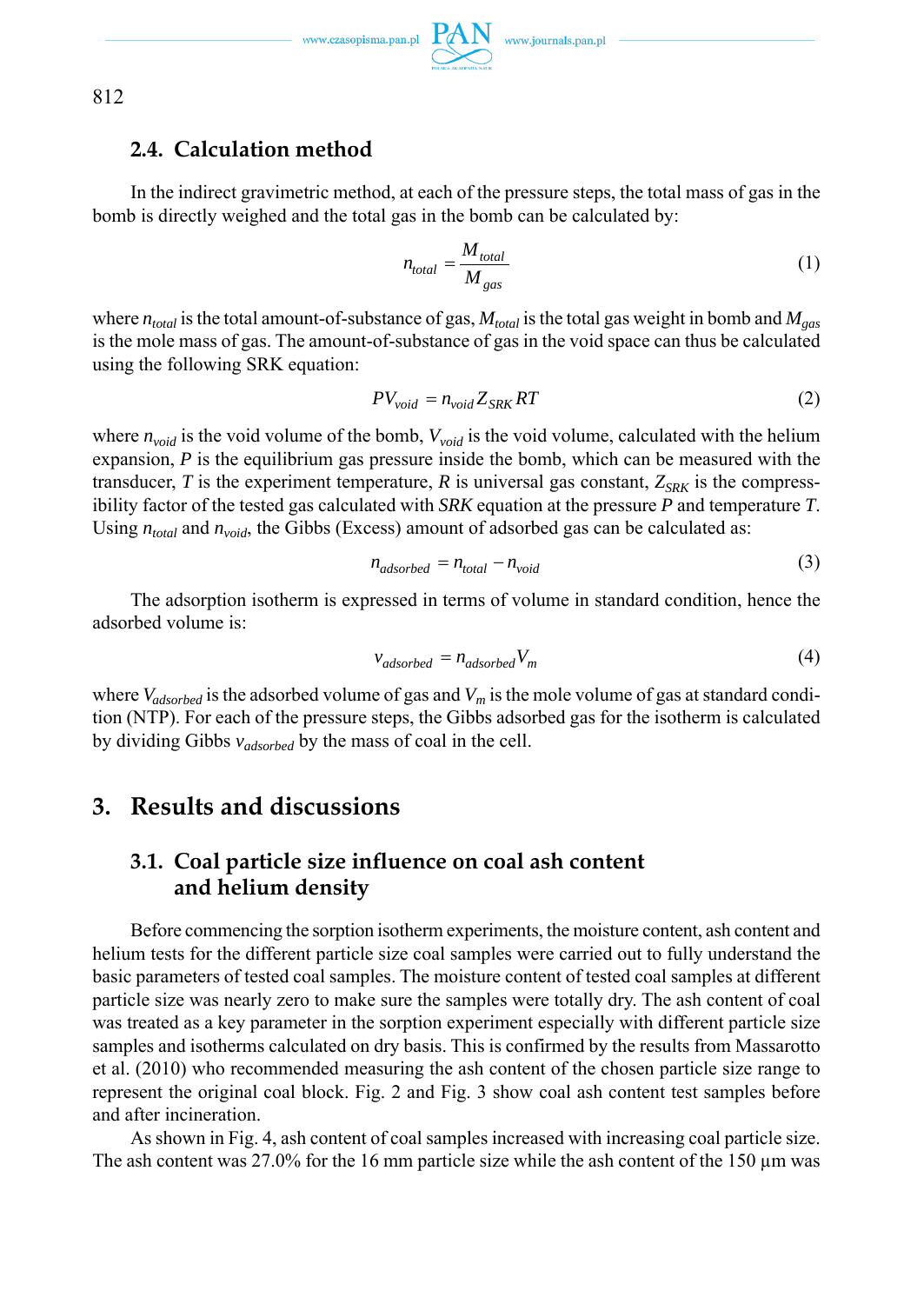

Fig. 2. Coal samples before the ash content test (a)  $16 \text{ mm}$ , (b)  $8 \text{ mm}$ , (c)  $2.4 \text{ mm}$ , (d)  $150 \text{ µm}$ 



Fig. 3. Coal samples after the ash content test (a)  $16$  mm, (b)  $8$  mm, (c)  $2.4$  mm, (d)  $150 \mu m$ 

around 11.3%. With linear fitting of the ash content results, the relationship between the ash content and coal particle size is  $y_1 = 0.9525x + 10.7870$  with  $R^2 = 0.866$ . The ash contents of cube samples of 15 mm were apparently larger than finer particle samples  $(200 \,\mu m)$ . The difference in the ash content with particle size indicates that some ash content materials were lost during the powder sample preparation as some pore and matrix is the storage space for the mineral matter which is opened in the grinding process.

As also shown in Fig. 4, the helium density of coal also increases with the increasing coal particle size. The helium density of 16 mm sample achieves 1.39  $g/cm<sup>3</sup>$  while the helium



Fig. 4. Coal helium density and ash content test results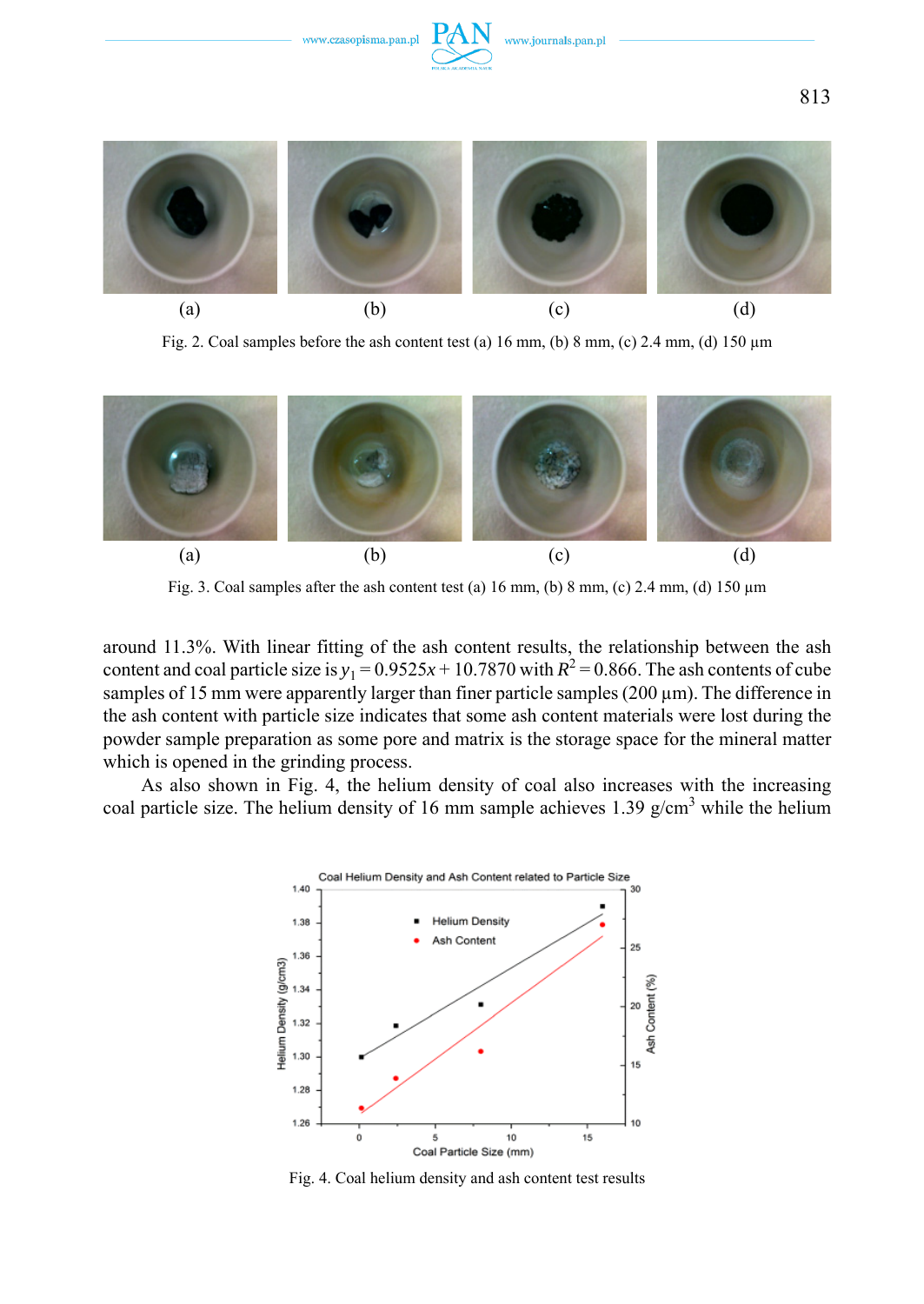

814

density of 150  $\mu$ m is lowest which is 1.30 g/cm<sup>3</sup> and the linear relationship between them is  $y_2 = 0.0054x + 1.2992$  with  $R^2 = 0.882$ . One of the reasons why larger particle size coal samples have higher helium density is because they have higher ash content, which contains higher mineral matters with higher density than organic matters (i.e. macerals). In the process of grinding, coal is likely to lose the higher density material component and concurrently increase the pore accessibility indicating that when coal is being ground, coal mass relatively deceases and coal volume increases resulting in the helium density decrease.

The linear relationship between the helium density of tested coal and the ash content is  $y_2 = 0.0057y_1 + 1.2380$ , coal helium density increases with the increasing ash content. As there is an apparent difference in the ash content between the different coal particle samples, it is important to report the ash content of the particle size range that is used for determining accurate adsorption measurements.

### **3.2. Coal adsorption isotherms**

The  $CO<sub>2</sub>$  adsorption isotherm in Fig. 5 shows coal sorbed volume decreases with increasing coal particle size, both on a dry basis and on a dry ash free basis. This is similar to the results reported by Bae and Bhatia (2006), the fact that the larger particle size coal samples are ground down to finer particles, which possibly opens some otherwise closed pores, thus leading to an increased pore accessibility and consequently an increase in the  $CO<sub>2</sub>$  amount adsorbed. Another possible reason is that larger particle size samples need much longer time period for diffusion process to achieve complete saturation. By comparison of Fig. 5(a) with Fig. 5(b), the difference of CO2 adsorption isotherms of different particle size coal sample calculated on a dry ash free basis is smaller than on a dry basis.



Fig. 5. Coal adsorption isotherm results with  $CO<sub>2</sub>$ 

 $CH<sub>4</sub>$  adsorption isotherms in Fig. 6 follow the same trend as the  $CO<sub>2</sub>$  isotherms, showing the coal sorbed volume decreases with increasing coal particle size, both on a dry basis and dry ash free basis and the isotherm difference is smaller with dry ash free basis than dry basis. Results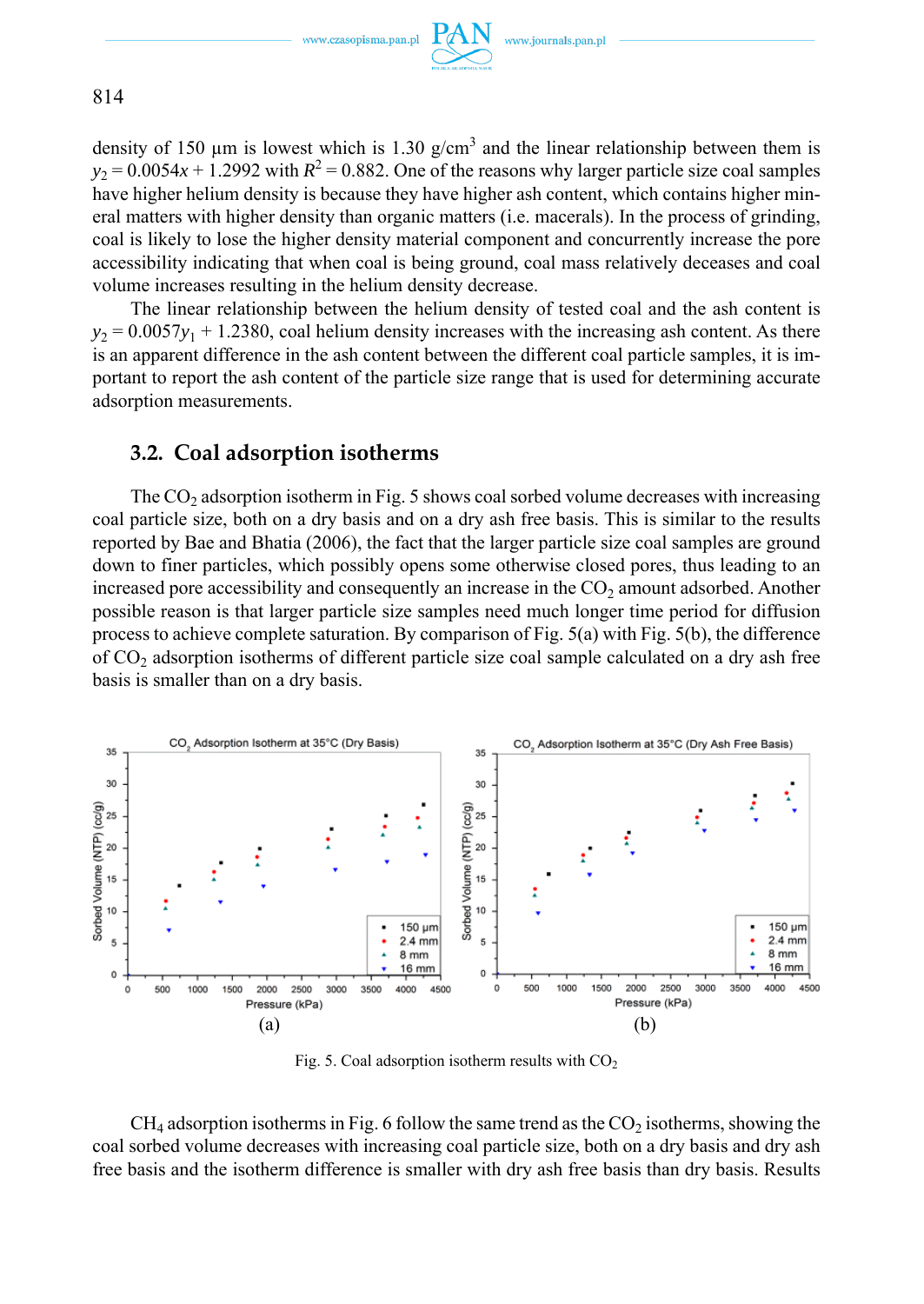

are similar to Beamish and O'Donnell (1992) who researched particle size on gas sorption capacity and claimed that reducing coal particle size to speed up the sorption process has often been confused as a possible source of falsely increasing storage capacity (Perkins & Cervik, 1969; Beamish & O'Donnell, 1992; Gamson & Beamish, 1992). A constant difference of isotherm with coal particle size results is also observed (Busch et al., 2004). Busch et al. (2004) found that obvious variations existed in the isotherms for different particle size coal samples, but no specific trend was claimed in terms of shape or maximum sorption capacity.



Fig. 6. Coal adsorption isotherm results with CH4

### **3.3. Coal adsorption capacity**

After the Langmuir parameters for each isotherm are calculated, the average Langmuir pressure is used to recalculate the Langmuir volume, ensuring that Langmuir volume for each isotherm is estimated under the same Langmuir pressure. As shown in Fig. 7, the Langmuir volume decreases with the increasing coal particle size. The Langmuir volume of  $CO<sub>2</sub>$  adsorption follows the trend line:  $y = -0.3911x + 35.9134 (R^2 = 0.929)$  for dry ash free basis and  $y = -0.6238x + 31.8565$  $(R<sup>2</sup> = 0.917)$  for dry basis. The Langmuir volume of CH<sub>4</sub> adsorption follows the trend line:  $y = -0.2969x + 18.3335$  ( $R^2 = 0.696$ ) for dry ash free basis and  $y = -0.3964x + 16.2932$  for dry basis ( $R^2$  = 0.849). It can be seen that the Langmuir volume difference becomes larger between dry ash free basis and dry basis with the increasing coal particle size, especially for the  $CO<sub>2</sub>$ adsorption isotherm. The CO<sub>2</sub> adsorption capacity of this bituminous coal with 150  $\mu$ m coal size is 1.85 times larger than the  $CH<sub>4</sub>$  adsorption capacity (daf).

Beamish and O'Donnell (1992) calculated the percentage change in the increasing surface area by crushing a bituminous coal to  $250 \mu m$  is of the order of 0.02%, which indicated the sum of external surface area of coal particles is progressively smaller as compared to the internal surface area of the pores available for sorption. Thus increased accessibility to the new opened pore space is a more important reason than the increased coal surface area. It can also be concluded to some extent, that removing some of the ash content creates extra gas adsorption capacity. The similar decreasing trend of coal sorption of ethane gas with increasing coal size is also reported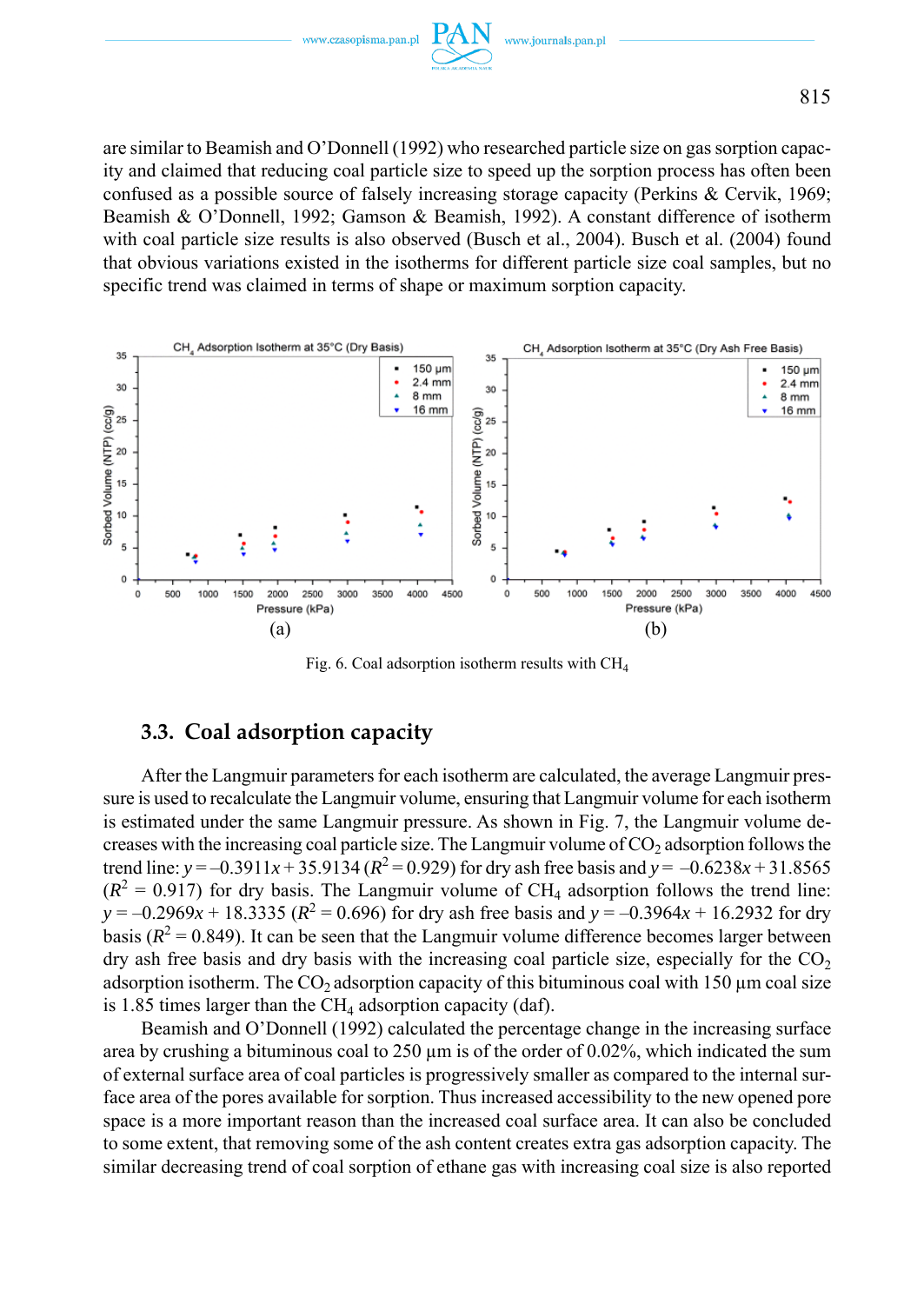

(Żyła et al., 2013). Different results are obtained between the results from this study and some other researches, as referring to the low degree of statistical difference results of testing by Bielicki et al. (1972) and Ruppel et al. (1974) with the storage capacities of coals tested at particle sizes ranging from 3.36 mm-44 μm and 12.7 mm-74 μm respectively.



Fig. 7. Langmuir volume of adsorption isotherm with  $CO<sub>2</sub>$  and  $CH<sub>4</sub>$ 

### **3.4. Coal desorption isotherms**

Fig. 8 shows the tested coal isotherms have apparent hysteresis for both  $CO<sub>2</sub>$  and  $CH<sub>4</sub>$ and all coal particle sizes. The phenomenon that desorption isotherms generally lie above the sorption isotherms represents the sorption hysteresis which is associated with the sorption/ desorption process. Coal as a sorbate, when coal adsorbs and desorbs the sorbent, it has the hysteresis, which not only happens with gas which is widely observed (Dudzińska et al., 2013;



Fig. 8. Coal desorption isotherm results with  $CO<sub>2</sub>$  and  $CH<sub>4</sub>$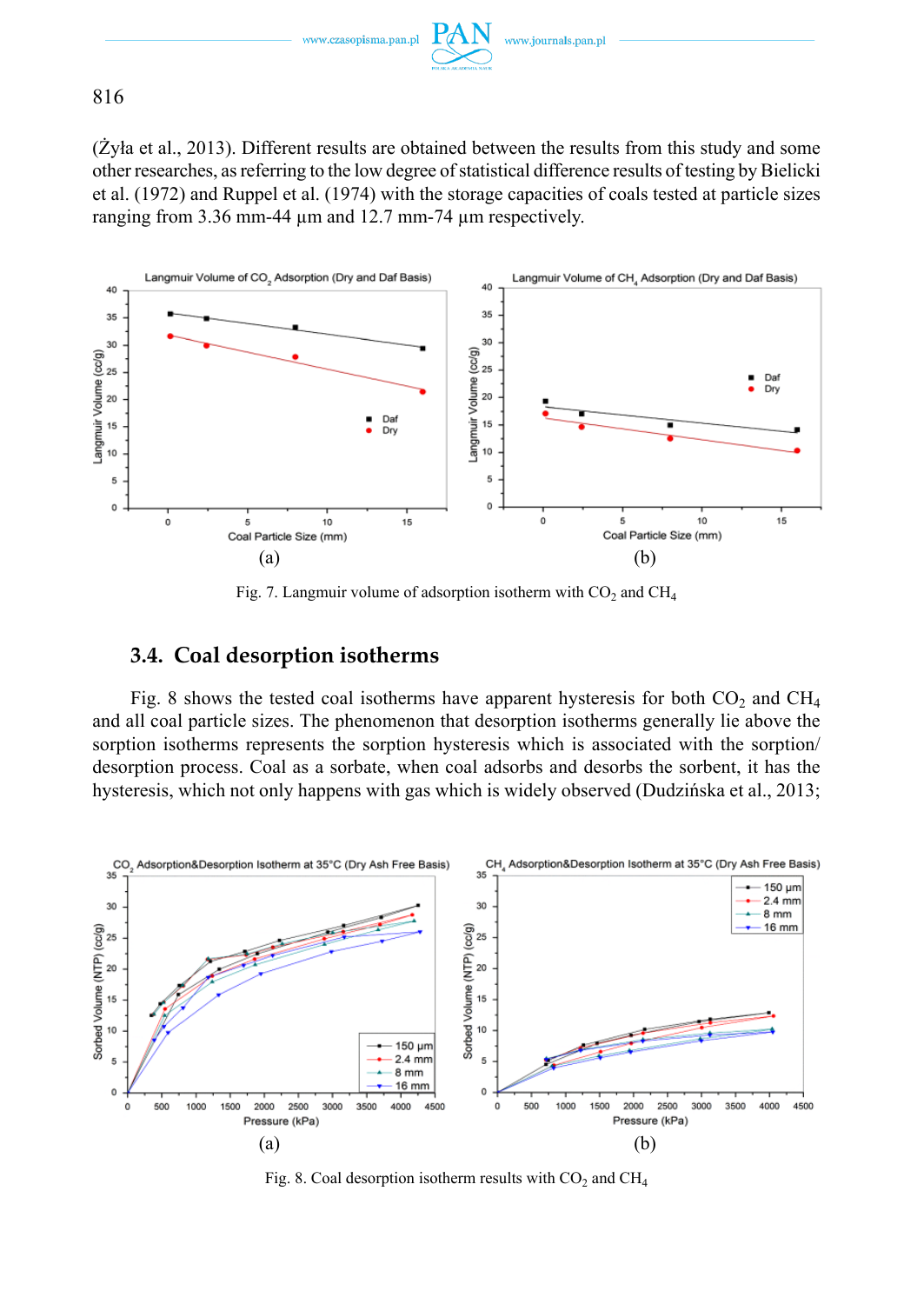Goodman et al., 2004; Medek et al., 2006; He et al., 2010), but also with water (McCutcheon & Barton, 1998; McCutcheon et al., 2002; Charrière & Behra, 2010). The hysteresis effect indicates that the sorbent/ sorbate system is in a metastable state and at decreasing pressure the gas is not readily released to the extent corresponding to the thermodynamic equilibrium value (Busch et al., 2003).

The study from Dutta et al. (2011), indicated that there were explanations other than those cited above for adsorption/desorption hysteresis, the nature of sorption of  $CO<sub>2</sub>$  molecules on coal may well be a reason for the hysteresis. The hysteresis due to this reason may get relatively smaller with a longer term desorption process. As shown in Fig. 8(a), larger particle size coals show a larger hysteresis,  $CO<sub>2</sub>$  may also be absorbed/dissolved into the coal structure and during desorption, only the adsorbed molecules come out of the pore-spaces leaving behind the dissolved molecules in the coal structure. This was also confirmed by Ozdemir et al. (2004), where the positive deviation of  $CO<sub>2</sub>$  desorption was attributed to the swelling of the coal matrix. Shrinkage/ swelling of coal matrix is believed to be associated with the desorption/adsorption process. Coal with larger particle size has a better chance to trap the gas molecules as it has more pore system and longer path distances for gas to desorb from the internal surface.

The desorption hysteresis on coal or any adsorbent may occur due to two different reasons, which are the changes in the adsorbent properties/structures and/or the capillary condensation in the adsorbent micropores (Harpalani et al., 2006). Tang et al. (2005) postulated that the surface geometry heterogeneity may account for the adsorption-desorption hysteresis. They mentioned the work of Seri-Levy and Avnir (1993) who used Monte-Carlo simulations of gas-solid systems to examine gas adsorption on rough surfaces of various geometries and computed significant hysteresis in equilibrium isotherms as a result of path dependent configurations of adsorbed molecules.

### **3.5. Coal desorption capacity**

As the same calculation procedure with adsorption analysis, the Langmuir volume is recalculated with the average Langmuir pressure. As shown in Fig. 9, Langmuir volume decreases with the increasing coal particle size. The Langmuir volume of  $CO<sub>2</sub>$  desorption follows the trend



Fig. 9. Langmuir volume of desorption isotherm with  $CO<sub>2</sub>$  and  $CH<sub>4</sub>$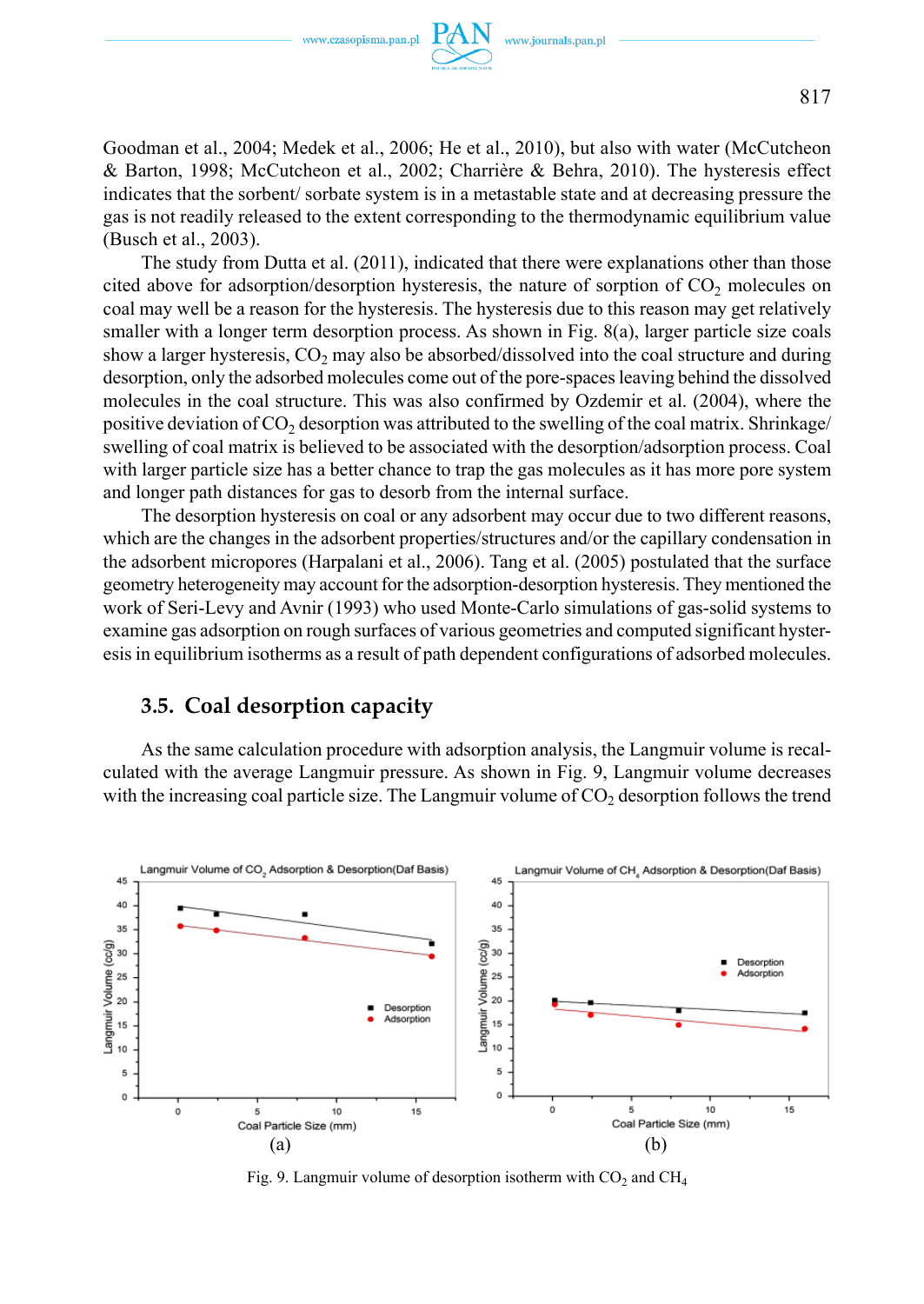

line:  $y = -0.4387x + 39.9164 (R^2 = 0.755)$  for dry ash free basis and the Langmuir volume of CH<sub>4</sub> adsorption follows the trend line:  $y = -0.1725x + 19.9469$  ( $R^2 = 0.797$ ) for dry ash free basis. It can be seen that the Langmuir volume difference becomes larger between adsorption and desorption isotherms with the increasing coal particle size, especially for  $CH<sub>4</sub>$  tests.

# **4. Conclusions**

A modified gravimetric apparatus with single sample cell which is also called the indirect gravimetric method apparatus including its setup, operation procedure and calculation method are introduced.

Ash content of coal samples increase with the increasing coal particle size. The ash content achieves 27.0% for the 16 mm particle size while the ash content of the 150 μm is around 11.3%. The difference in the ash content with particle size indicates that some ash content materials were lost during the powder sample preparation.

The helium density of coal also increases with the increasing coal particle size and coal ash content. It can be concluded that in the process of grinding, with the deceasing coal particle size, coal is losing the higher density component and at the same time increasing the pore accessibility finally results coal volume relatively increasing and the helium density decreasing.

Coal sorbed volume decreases with the increasing coal particle size, both in dry basis and dry ash free basis. The difference of  $CO<sub>2</sub>$  and  $CH<sub>4</sub>$  adsorption isotherms of different particle size coal sample calculated with dry ash free basis is smaller than dry basis.

Langmuir volume decreases with the increasing coal particle size for  $CO<sub>2</sub>$  and  $CH<sub>4</sub>$  adsorption and desorption. Langmuir volume difference is found to become larger between dry ash free basis and dry basis with the increasing coal particle size, especially for  $CO<sub>2</sub>$  adsorption isotherm.

The tested coal isotherms have apparent hysteresis for both  $CO<sub>2</sub>$  and  $CH<sub>4</sub>$  and all range of coal particle sizes and larger particle size coals show a larger hysteresis. Langmuir volume decreases with the increasing coal particle size. Langmuir volume differences become larger between adsorption and desorption, with the increasing coal particle size, especially for  $CH<sub>4</sub>$ adsorption and desorption isotherms.

### **Acknowledgment**

This work was supported by the Scholarship from University of Wollongong and China Scholarship Council, The Natural Science Foundation of Jiangsu Province (BK20140208), The National Natural Science Foundation of China (Grant No. 51374200), and The Priority Academic Programme Development of Higher Education Institutions in Jiangsu Province (Grant No. SZBF2011-6-B35). The authors wish to thank the staff and management of BHP Billiton-Illawarra Coal for providing coal samples used in this study. Thanks are also due to the technical staff at the University of Wollongong especially Col Devenish for experiment assistance.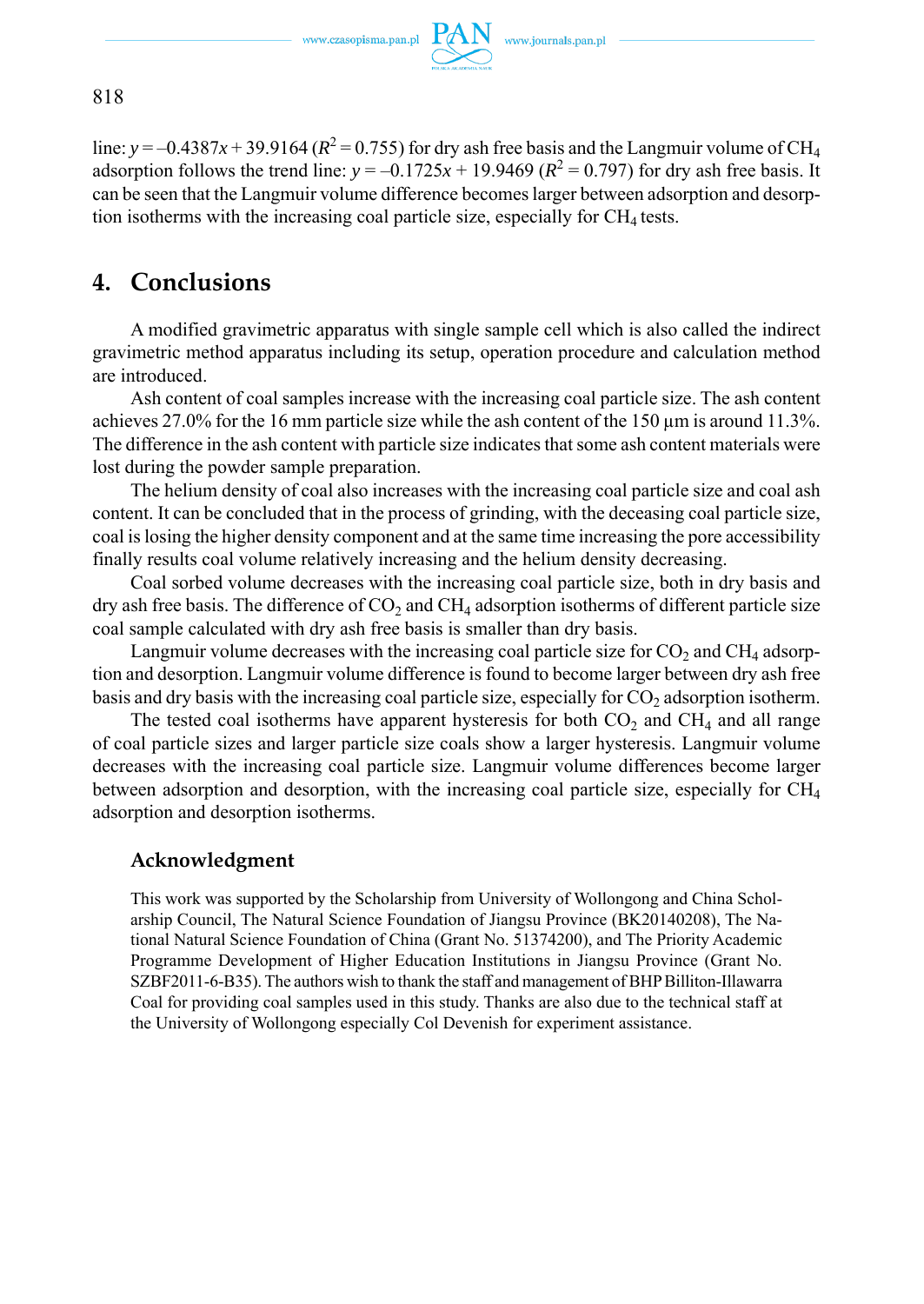### **References**

Australian Standard (AS 1038.3-1989). Methods for the analysis and testing of coal and coke.

- Aziz N., Li W.M., 1999. *The effect of sorbed gas on the strength of coal an experimental study*. Geotechnical and Geological Engineering 17, 387-402.
- Bae J.S., Bhatia S.K., 2006. *High-pressure adsorption of methane and carbon dioxide on coal*. Energy & Fuels 20, 2599-2607.
- Beamish B., O'Donnell G., 1992. *Microbalance applications to sorption testing of coal, Symposium on Coalbed Methane Research and Development in Australia*. Coalseam Gas Research Institute – James Cook University, Townsville, 19-21 November, Vol. 4, p. 31-41.
- Bielicki R.J., Perkins J.H., Kissell F.N., 1972. *Methane diffusion parameters for sized coal particles A measuring apparatus and some preliminary results*. U.S. Bureau of Mines RI 7697,12 p.
- Black D., 2012. *Factors affecting the drainage of gas from coal and methods to improve drainage effectiveness*. PhD thesis (University of Wollongong).
- Busch A., Gensterblum Y., Krooss B.M., 2003. *Methane and CO2 sorption and desorption measurements on dry argonne premium coals: Pure components and mixtures*. International Journal of Coal Geology 55(2-4), 205-224.
- Busch A., Gensterblum Y., Krooss B.M., Littke R., 2004. *Methane and carbon dioxide adsorption-diffusion experiments on coal: Upscaling and modeling*. International Journal of Coal Geology 60(2-4), 151-168.
- Charrière D., Behra P., 2010. *Water sorption on coals*. Journal of Colloid and Interface Science 344(2), 460-467.
- Dudzińska A., Żyła M., Cygankiewicz J., 2013. *Influence of the metamorphism grade and porosity of hard coal on sorption and desorption of propane*. Archives of Mining Sciences 58(3), 867-879.
- Dutta P., Bhowmik S., Das S., 2011. *Methane and carbon dioxide sorption on a set of coals from india*. International Journal of Coal Geology 85(3-4), 289-299.
- Gamson P., Beamish B., 1992. *Coal type, microstructure and gas flow behaviour of Bowen Basin coals*. Symposium on Coalbed Methane Research and Development in Australia, Coalseam Gas Research Institute – James Cook University, Townsville, 19-21 November, Vol. 4, p. 43-64.
- Goodman A.L., Busch A., Duffy G.J., Fitzgerald J.E., Gasem K.A.M., Gensterblum Y., Krooss B.M., Levy J., Ozdemir E., Pan Z., Robinson R.L., Schroeder K., Sudibandriyo M., White C.M., 2004. An inter-laboratory comparison of CO<sub>2</sub> *isotherms measured on argonne premium coal samples*. Energy & Fuels 18(4), 1175-1182.
- Harpalani S., Prusty B.K., Dutta P., 2006. *Methane/CO<sub>2</sub> sorption modeling for coalbed methane production and CO<sub>2</sub> sequestration*. Energy & Fuels 20(4), 1591-1599.
- He J., Shi Y., Ahn S., Kang J.W., Lee C.-H., 2010. *Adsorption and desorption of CO<sub>2</sub> on Korean coal under subcritical to supercritical conditions*. The Journal of Physical Chemistry B 114(14), 4854-4861.
- Lama R.D., Bartosiewicz H., 1982. *Determination of gas content of coal seams*. Seam Gas Drainage with Particular Reference to the Working Seam. University of Wollongong, NSW, Australia, 36-52.
- Massarotto P., Golding S.D., Bae J.S., Iyer R., Rudolph V., 2010. *Changes in reservoir properties from injection of supercritical CO2 into coal seams -- a laboratory study*. International Journal of Coal Geology 82(3-4), 269-279.
- Mavor M.J., Close J.C., Pratt T.J., 1992. *Review of recent US coalbed natural gas reservoir research*. [In:] Proceedings of the Symposium on Coalbed Methane Research and Development in Australia, Coalseam Gas Research Institute – James Cook University, Townsville, November 19-21, Vol. 2, p. 109-152.
- McCutcheon A.L., Barton W.A., 1998. *Contribution of mineral matter to water associated with bituminous coals*. Energy & Fuels 13(1), 160-165.
- McCutcheon A.L., Barton W.A., Wilson M.A., 2002. *Characterization of water adsorbed on bituminous coals*. Energy & Fuels 17(1), 107-112.
- Medek J., Weishauptová Z., Kovář L., 2006. *Combined isotherm of adsorption and absorption on coal and differentiation of both processes*. Microporous and Mesoporous Materials 89(1-3), 276-283.
- Miknis F.P., Netzel D.A., Turner T.F., Wallace J.C., Butcher C.H., 1996. *Effect of different drying methods on coal structure and reactivity toward liquefaction*. Energy and Fuels 10, 631-640.
- Ozdemir E., Morsi B.I., Schroeder K., 2004. *CO2 adsorption capacity of Argonne premium coals*. Fuel 83(7-8), 1085-1094.